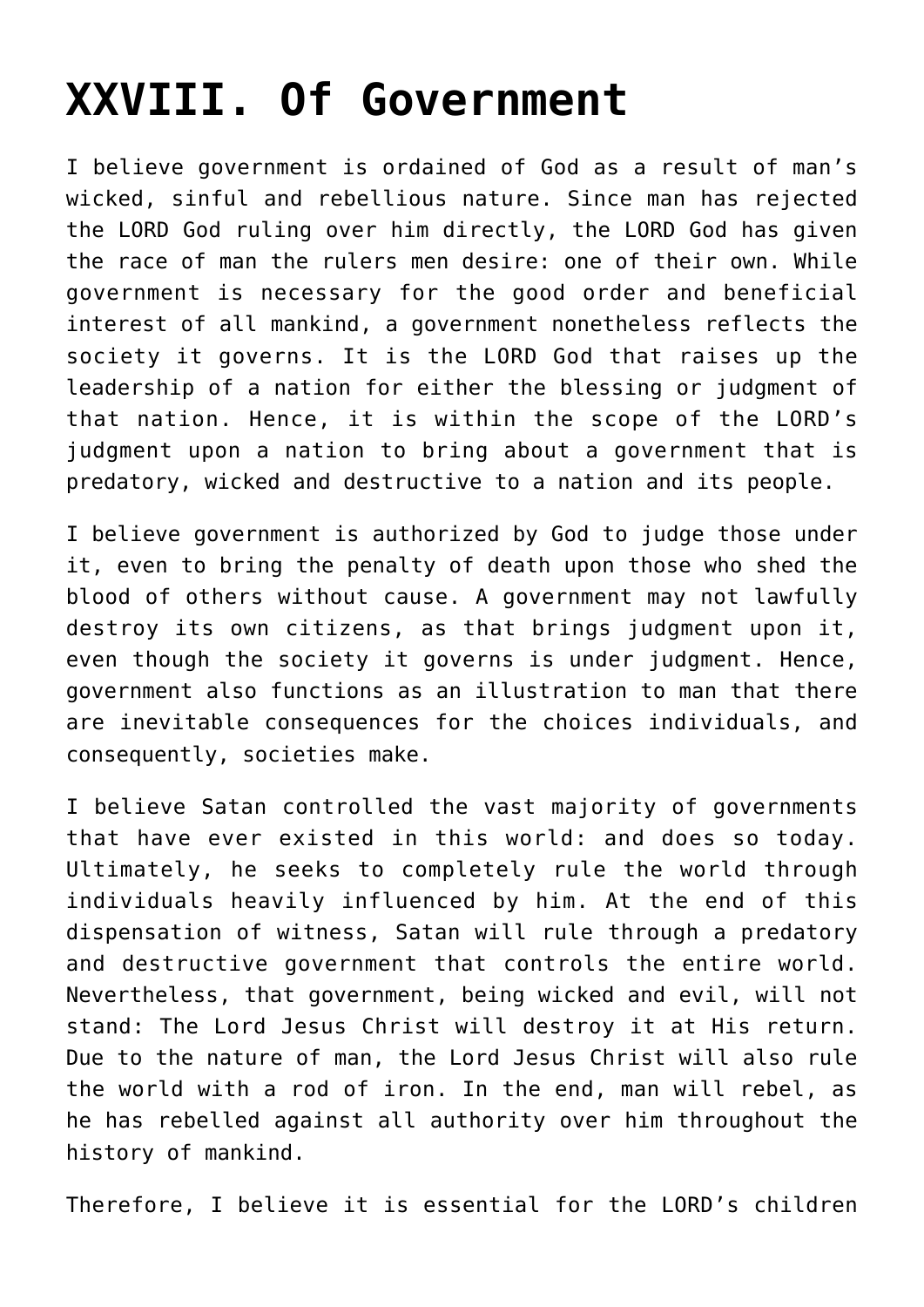to uphold the testimony of Christ in all conditions, regardless of the type or form of government instituted by the society. It is given to the children of the LORD to use the laws of the society to defend the cause of Christ, insofar as those laws reflect righteousness. Accordingly, the LORD's people must also refuse to conform to those laws which are contrary to the law of the LORD, even unto death. There is no bar for the children of God to serve in a government, its military or police, so long as they uphold the testimony of Christ, even to the point of choosing to die rather than compromise the doctrines and testimony of Christ.

Therefore, all who are born-again are to pray for those in authority, that they may have wisdom and discernment, and thus make right and proper decisions to the benefit of all society, and to the glory of God.

## **References**

*I Samuel 8:4-22; Daniel 4:17; John 19:10-11; Exodus 9:13-16; Isaiah 44:24-45:3; Daniel 4:34-37; Acts 17:24-28; Genesis 9:4-6; Exodus 21:12-17; II Chronicles 16:7-10; I Kings 12:6-15; Matthew 4:8-9; Isaiah 14:18-20; Proverbs 14:28; Proverbs 28:15-16; Ezekiel 46:16-18; Ezekiel 28:1-7; Daniel 7:1-9; Revelation 13:1-9; Revelation 13:11-17; Revelation 12:1-5; Psalm 2:8-12; Revelation 19:11-16; Revelation 2:26-28; Revelation 20:4-10; Acts 25:9-11; Acts 16:35-39; Acts 22:25; Titus 3:1-2; I Timothy 2:1-4; Matthew 22:15-21; Matthew 17:24-27; I Peter 3:14-17; Romans 13:1-7; Daniel 3:14-18; Exodus 1:15-20; Luke 3:12-14.*

## **Scriptures:**

Then all the elders of Israel gathered themselves together, and came to Samuel unto Ramah, And said unto him, Behold, thou art old, and thy sons walk not in thy ways: now make us a king to judge us like all the nations. But the thing displeased Samuel, when they said, Give us a king to judge us. And Samuel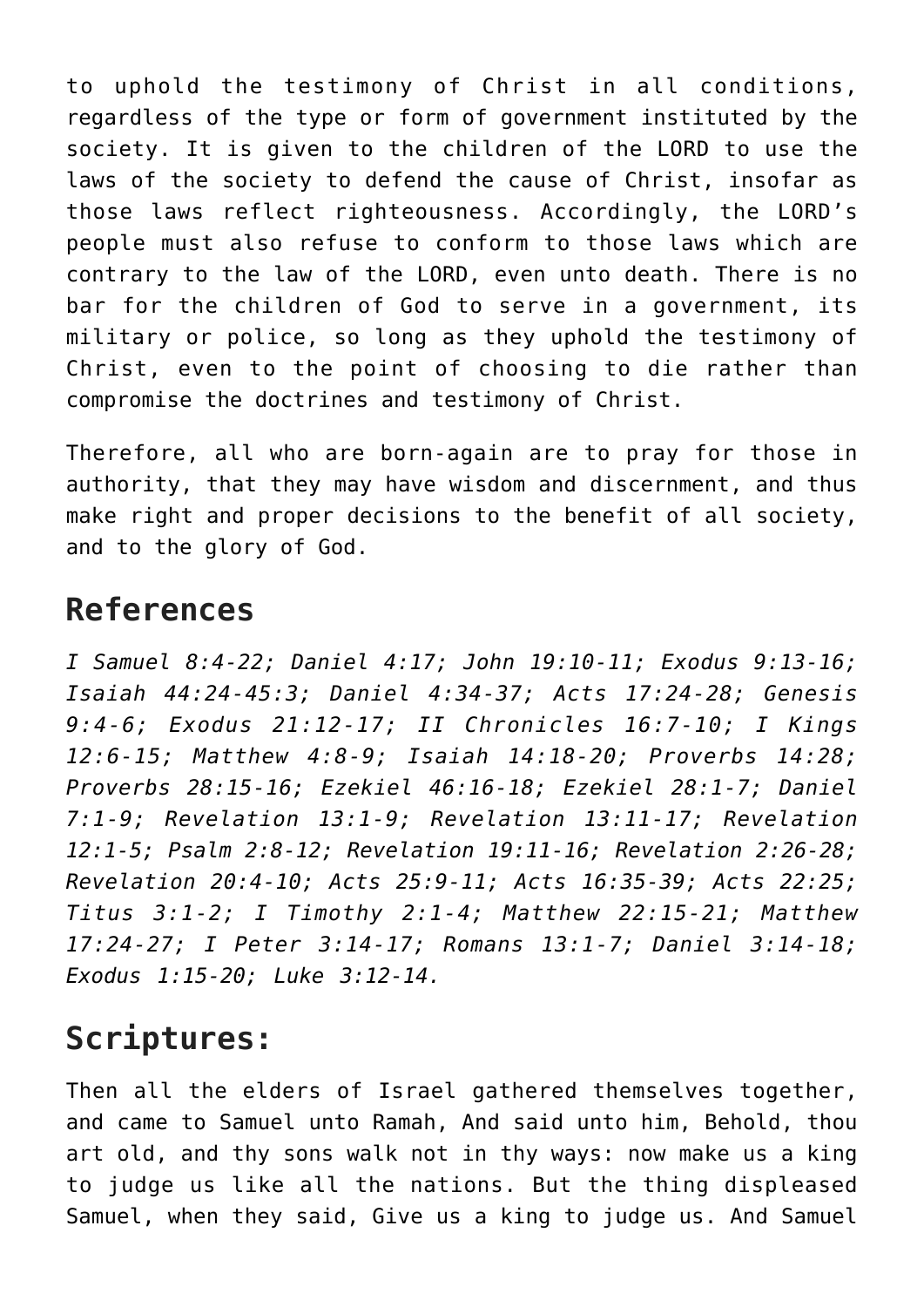prayed unto the LORD. And the LORD said unto Samuel, Hearken unto the voice of the people in all that they say unto thee: for they have not rejected thee, but they have rejected me, that I should not reign over them. According to all the works which they have done since the day that I brought them up out of Egypt even unto this day, wherewith they have forsaken me, and served other gods, so do they also unto thee. Now therefore hearken unto their voice: howbeit yet protest solemnly unto them, and shew them the manner of the king that shall reign over them. And Samuel told all the words of the LORD unto the people that asked of him a king. And he said, This will be the manner of the king that shall reign over you: He will take your sons, and appoint *them* for himself, for his chariots, and *to be* his horsemen; and *some* shall run before his chariots. And he will appoint him captains over thousands, and captains over fifties; and *will set them* to ear his ground, and to reap his harvest, and to make his instruments of war, and instruments of his chariots. And he will take your daughters *to be* confectionaries, and *to be* cooks, and *to be* bakers. And he will take your fields, and your vineyards, and your oliveyards, *even* the best *of them,* and give *them* to his servants. And he will take the tenth of your seed, and of your vineyards, and give to his officers, and to his servants. And he will take your menservants, and your maidservants, and your goodliest young men, and your asses, and put *them* to his work. He will take the tenth of your sheep: and ye shall be his servants. And ye shall cry out in that day because of your king which ye shall have chosen you; and the LORD will not hear you in that day. Nevertheless the people refused to obey the voice of Samuel; and they said, Nay; but we will have a king over us; That we also may be like all the nations; and that our king may judge us, and go out before us, and fight our battles. And Samuel heard all the words of the people, and he rehearsed them in the ears of the LORD. And the LORD said to Samuel, Hearken unto their voice, and make them a king. And Samuel said unto the men of Israel, Go ye every man unto his city. *(I Samuel 8:4-22)*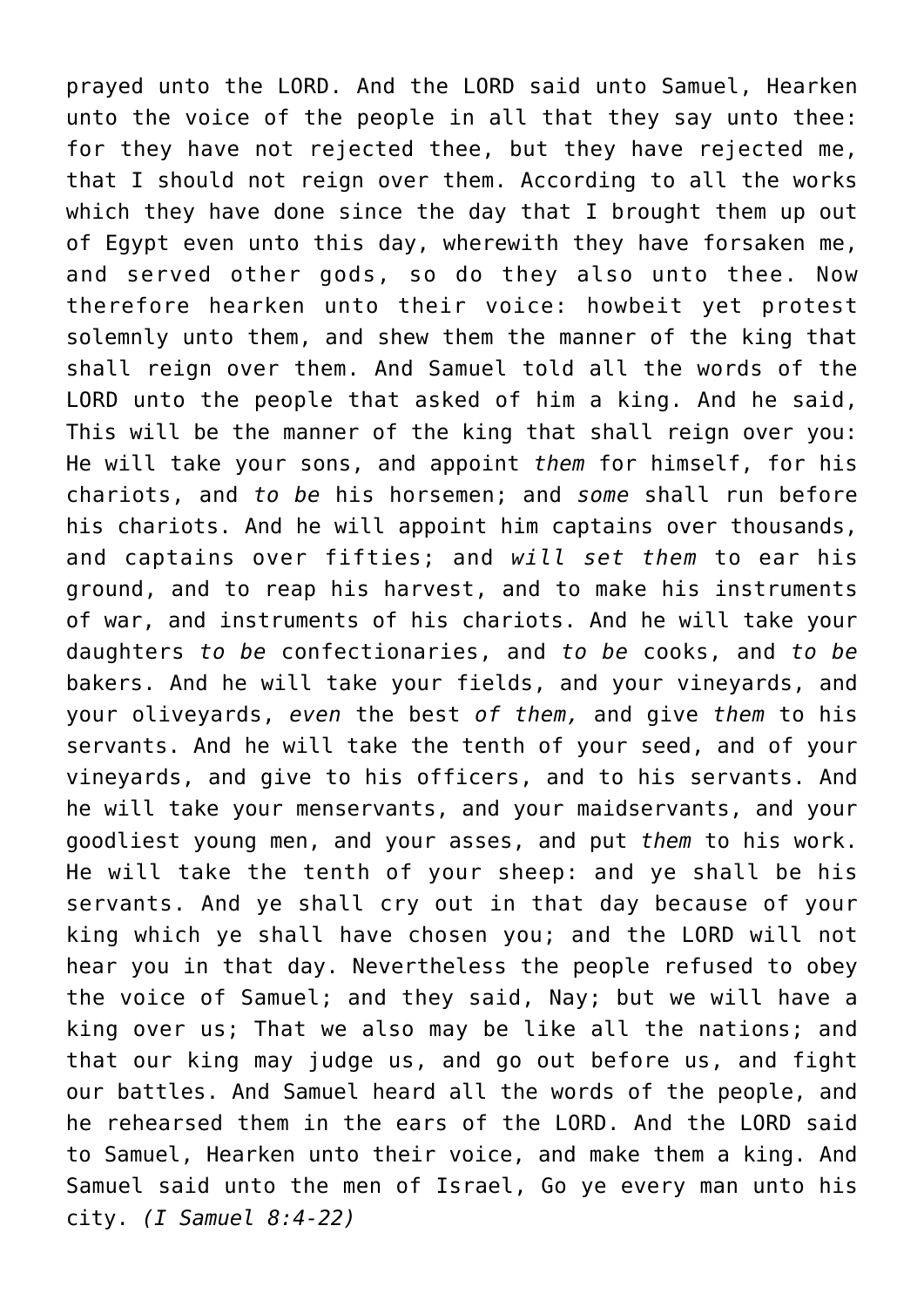This matter *is* by the decree of the watchers, and the demand by the word of the holy ones: to the intent that the living may know that the most High ruleth in the kingdom of men, and giveth it to whomsoever he will, and setteth up over it the basest of men. *(Daniel 4:17)*

Then saith Pilate unto him, Speakest thou not unto me? knowest thou not that I have power to crucify thee, and have power to release thee? Jesus answered, Thou couldest have no power at all against me, except it were given thee from above: therefore he that delivered me unto thee hath the greater sin. *(John 19:10-11)*

And the LORD said unto Moses, Rise up early in the morning, and stand before Pharaoh, and say unto him, Thus saith the LORD God of the Hebrews, Let my people go, that they may serve me. For I will at this time send all my plagues upon thine heart, and upon thy servants, and upon thy people; that thou mayest know that there is none like me in all the earth. For now I will stretch out my hand, that I may smite thee and thy people with pestilence; and thou shalt be cut off from the earth. And in very deed for this cause have I raised thee up, for to shew in thee my power; and that my name may be declared throughout all the earth. *(Exodus 9:13-16)*

Thus saith the LORD, thy redeemer, and he that formed thee from the womb, I am the LORD that maketh all things; that stretcheth forth the heavens alone; that spreadeth abroad the earth by myself; That frustrateth the tokens of the liars, and maketh diviners mad; that turneth wise men backward, and maketh their knowledge foolish; That confirmeth the word of his servant, and performeth the counsel of his messengers; that saith to Jerusalem, Thou shalt be inhabited; and to the cities of Judah, Ye shall be built, and I will raise up the decayed places thereof: That saith to the deep, Be dry, and I will dry up thy rivers: That saith of Cyrus, He is my shepherd, and shall perform all my pleasure: even saying to Jerusalem, Thou shalt be built; and to the temple, Thy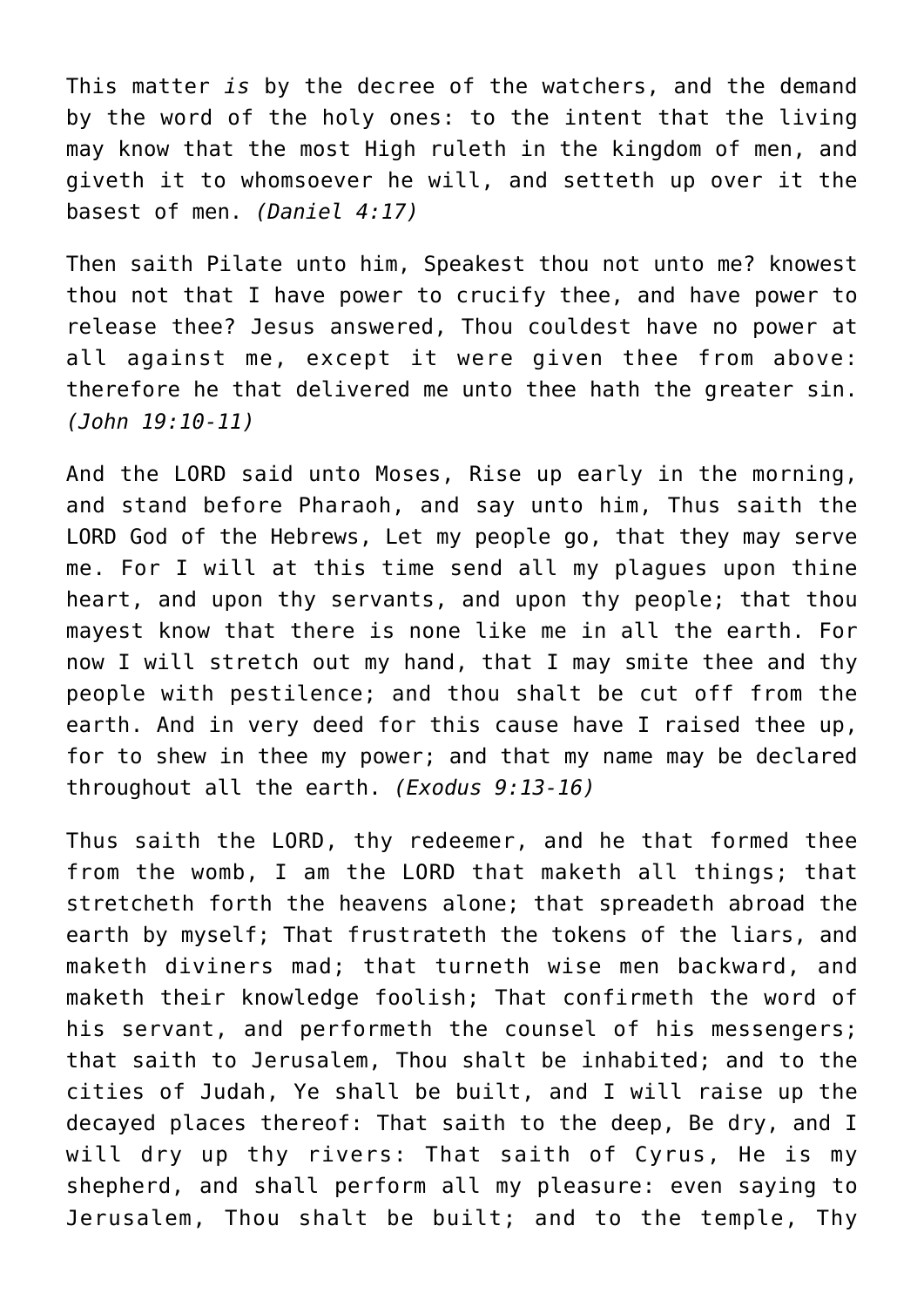foundation shall be laid. Thus saith the LORD to his anointed, to Cyrus, whose right hand I have holden, to subdue nations before him; and I will loose the loins of kings, to open before him the two leaved gates; and the gates shall not be shut; I will go before thee, and make the crooked places straight: I will break in pieces the gates of brass, and cut in sunder the bars of iron: And I will give thee the treasures of darkness, and hidden riches of secret places, that thou mayest know that I, the LORD, which call thee by thy name, am the God of Israel. *(Isaiah 44:24-45:3)*

And at the end of the days I Nebuchadnezzar lifted up mine eyes unto heaven, and mine understanding returned unto me, and I blessed the most High, and I praised and honoured him that liveth for ever, whose dominion is an everlasting dominion, and his kingdom is from generation to generation: And all the inhabitants of the earth are reputed as nothing: and he doeth according to his will in the army of heaven, and among the inhabitants of the earth: and none can stay his hand, or say unto him, What doest thou? At the same time my reason returned unto me; and for the glory of my kingdom, mine honour and brightness returned unto me; and my counsellors and my lords sought unto me; and I was established in my kingdom, and excellent majesty was added unto me. Now I Nebuchadnezzar praise and extol and honour the King of heaven, all whose works are truth, and his ways judgment: and those that walk in pride he is able to abase. *(Daniel 4:34-37)*

God that made the world and all things therein, seeing that he is Lord of heaven and earth, dwelleth not in temples made with hands; Neither is worshipped with men's hands, as though he needed any thing, seeing he giveth to all life, and breath, and all things; And hath made of one blood all nations of men for to dwell on all the face of the earth, and hath determined the times before appointed, and the bounds of their habitation; That they should seek the Lord, if haply they might feel after him, and find him, though he be not far from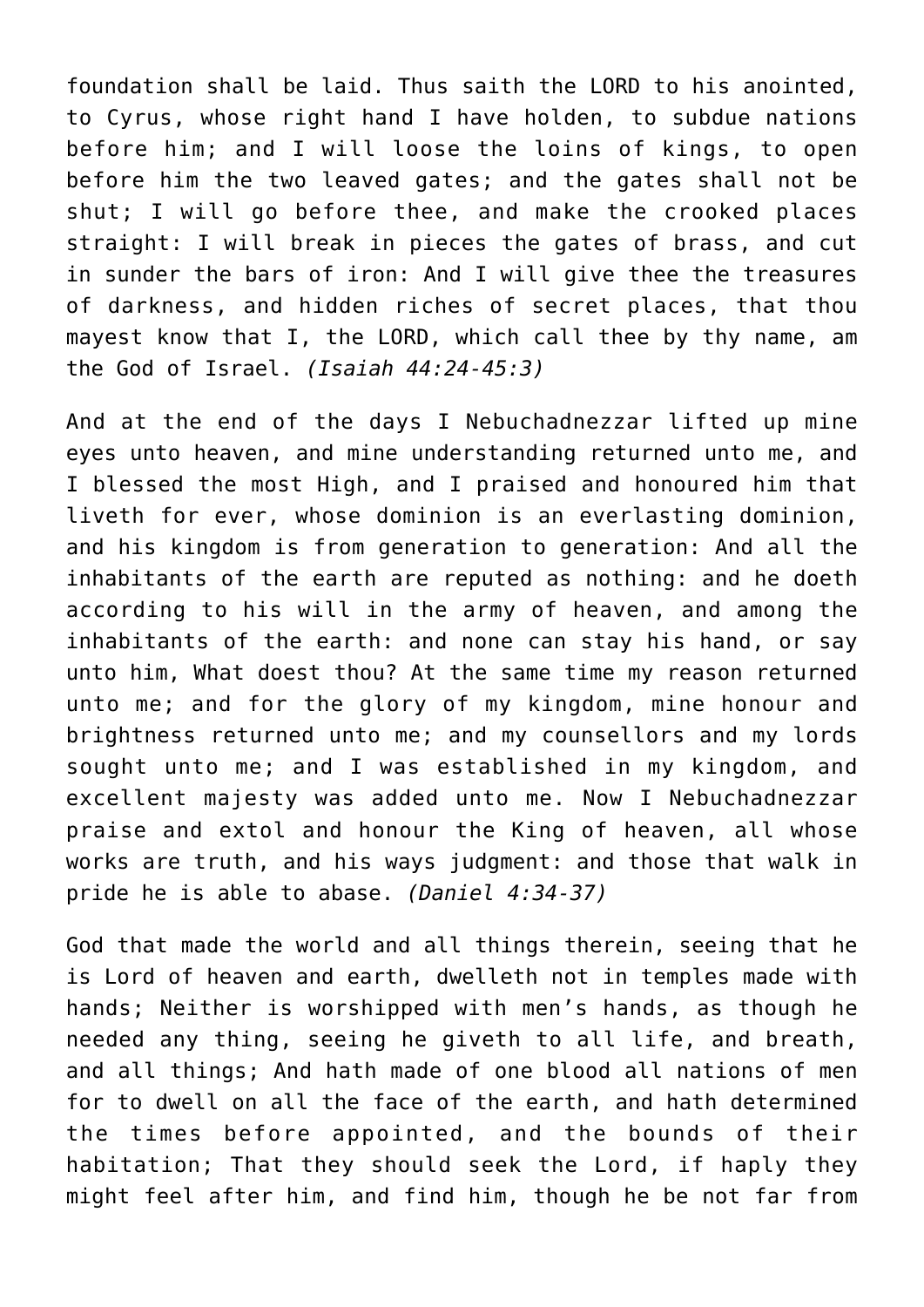every one of us: For in him we live, and move, and have our being; as certain also of your own poets have said, For we are also his offspring. *(Acts 17:24-28)*

But flesh with the life thereof, which is the blood thereof, shall ye not eat. And surely your blood of your lives will I require; at the hand of every beast will I require it, and at the hand of man; at the hand of every man's brother will I require the life of man. Whoso sheddeth man's blood, by man shall his blood be shed: for in the image of God made he man. *(Genesis 9:4-6)*

He that smiteth a man, so that he die, shall be surely put to death. And if a man lie not in wait, but God deliver him into his hand; then I will appoint thee a place whither he shall flee. But if a man come presumptuously upon his neighbour, to slay him with guile; thou shalt take him from mine altar, that he may die. And he that smiteth his father, or his mother, shall be surely put to death. And he that stealeth a man, and selleth him, or if he be found in his hand, he shall surely be put to death. And he that curseth his father, or his mother, shall surely be put to death. *(Exodus 21:12-17)*

And at that time Hanani the seer came to Asa king of Judah, and said unto him, Because thou hast relied on the king of Syria, and not relied on the LORD thy God, therefore is the host of the king of Syria escaped out of thine hand. Were not the Ethiopians and the Lubims a huge host, with very many chariots and horsemen? yet, because thou didst rely on the LORD, he delivered them into thine hand. For the eyes of the LORD run to and fro throughout the whole earth, to shew himself strong in the behalf of *them* whose heart *is* perfect toward him. Herein thou hast done foolishly: therefore from henceforth thou shalt have wars. Then Asa was wroth with the seer, and put him in a prison house; for *he was* in a rage with him because of this *thing*. And Asa oppressed *some* of the people the same time. *(II Chronicles 16:7-10)*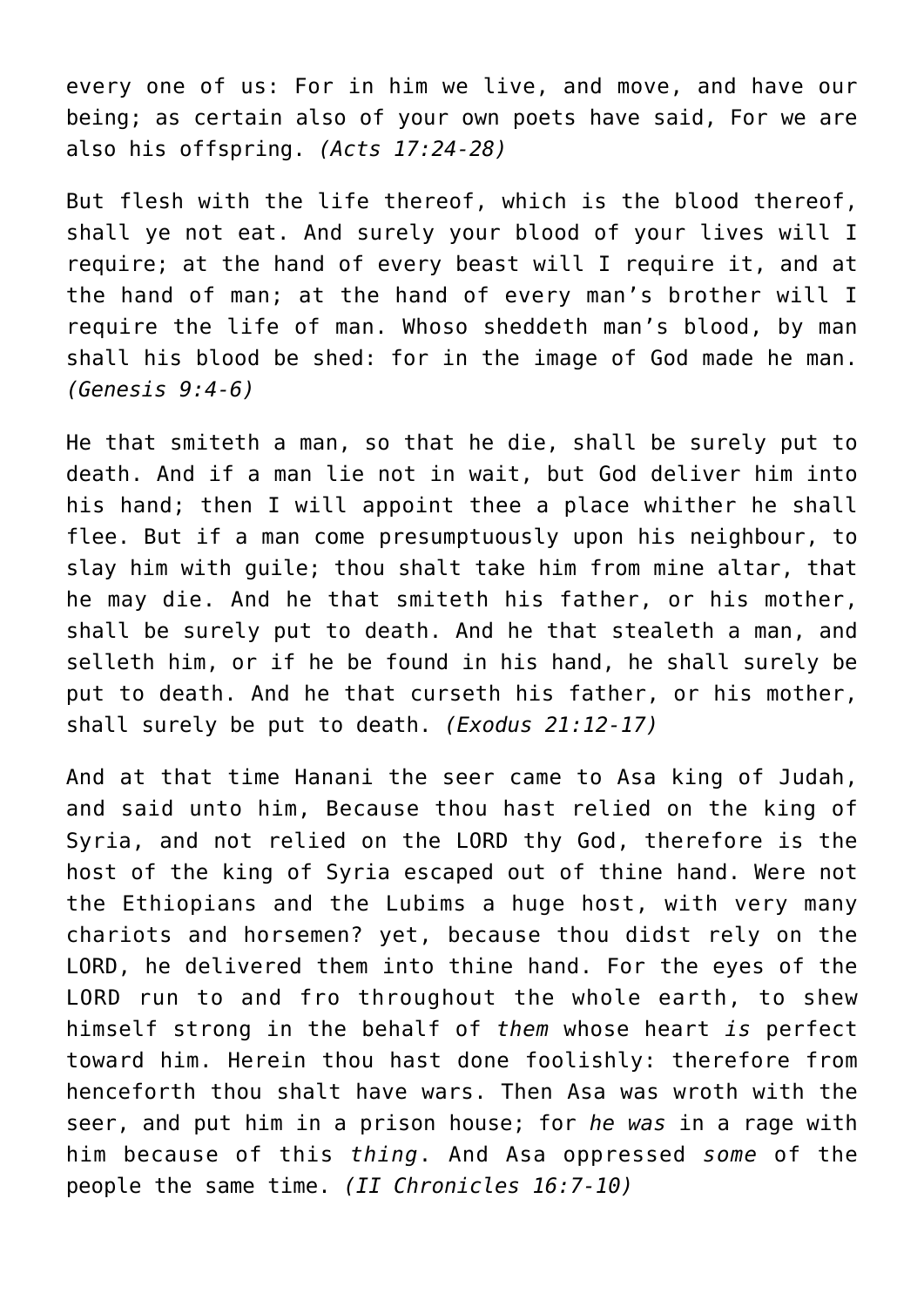And king Rehoboam consulted with the old men, that stood before Solomon his father while he yet lived, and said, How do ye advise that I may answer this people? And they spake unto him, saying, If thou wilt be a servant unto this people this day, and wilt serve them, and answer them, and speak good words to them, then they will be thy servants for ever. But he forsook the counsel of the old men, which they had given him, and consulted with the young men that were grown up with him, *and* which stood before him: And he said unto them, What counsel give ye that we may answer this people, who have spoken to me, saying, Make the yoke which thy father did put upon us lighter? And the young men that were grown up with him spake unto him, saying, Thus shalt thou speak unto this people that spake unto thee, saying, Thy father made our yoke heavy, but make thou *it* lighter unto us; thus shalt thou say unto them, My little *finger* shall be thicker than my father's loins. And now whereas my father did lade you with a heavy yoke, I will add to your yoke: my father hath chastised you with whips, but I will chastise you with scorpions. So Jeroboam and all the people came to Rehoboam the third day, as the king had appointed, saying, Come to me again the third day. And the king answered the people roughly, and forsook the old men's counsel that they gave him; And spake to them after the counsel of the young men, saying, My father made your yoke heavy, and I will add to your yoke: my father *also* chastised you with whips, but I will chastise you with scorpions. Wherefore the king hearkened not unto the people; for the cause was from the LORD, that he might perform his saying, which the LORD spake by Ahijah the Shilonite unto Jeroboam the son of Nebat. *(I Kings 12:6-15)*

Again, the devil taketh him up into an exceeding high mountain, and sheweth him all the kingdoms of the world, and the glory of them; And saith unto him, All these things will I give thee, if thou wilt fall down and worship me. *(Matthew 4:8-9)*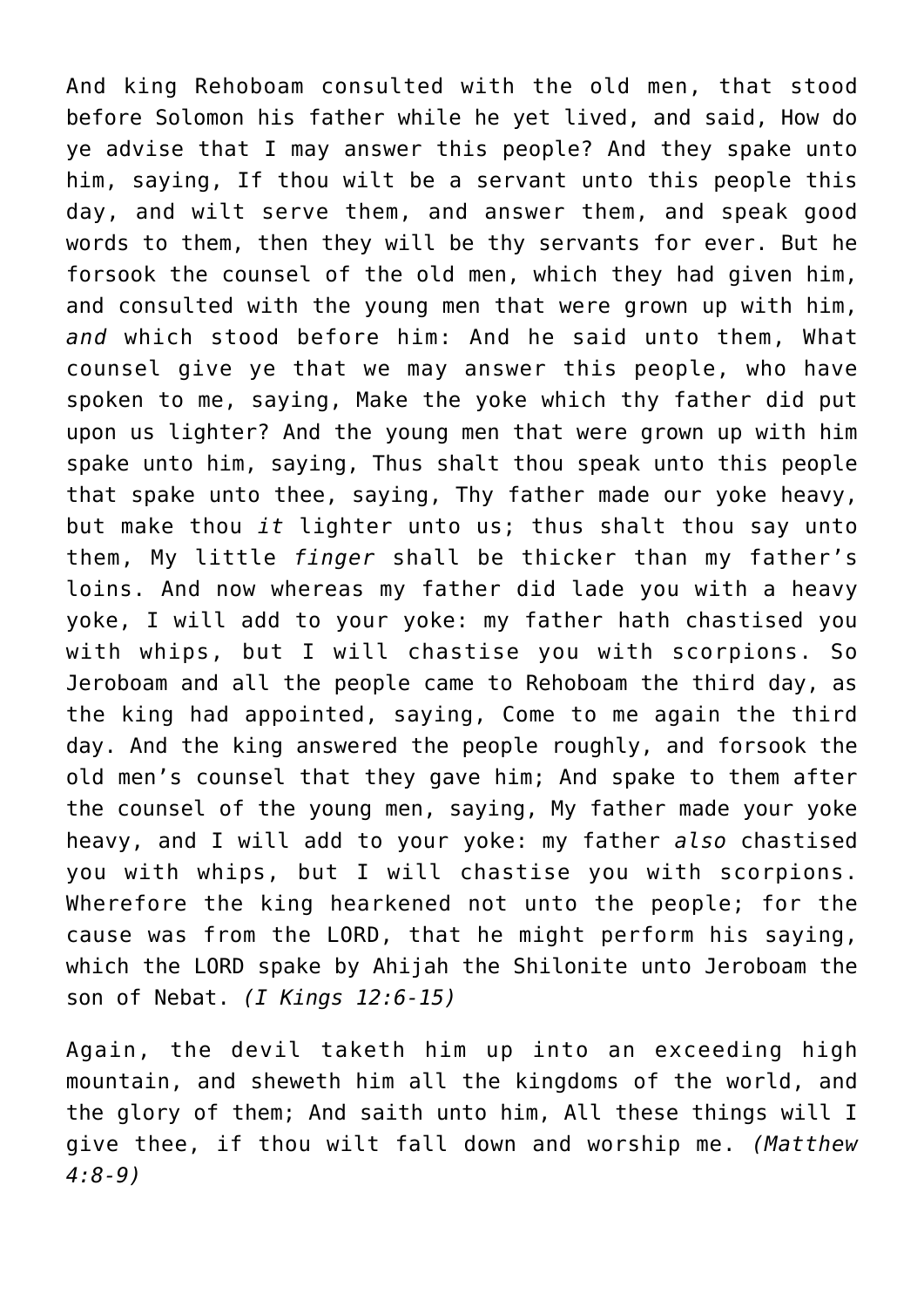All the kings of the nations, *even* all of them, lie in glory, every one in his own house. But thou art cast out of thy grave like an abominable branch, *and as* the raiment of those that are slain, thrust through with a sword, that go down to the stones of the pit; as a carcase trodden under feet. Thou shalt not be joined with them in burial, because thou hast destroyed thy land, *and* slain thy people: the seed of evildoers shall never be renowned. *(Isaiah 14:18-20)*

In the multitude of people *is* the king's honour: but in the want of people *is* the destruction of the prince. *(Proverbs 14:28)*

*As* a roaring lion, and a ranging bear; *so is* a wicked ruler over the poor people. The prince that wanteth understanding *is* also a great oppressor: *but* he that hateth covetousness shall prolong *his* days. *(Proverbs 28:15-16)*

Thus saith the Lord GOD; If the prince give a gift unto any of his sons, the inheritance thereof shall be his sons'; it *shall be* their possession by inheritance. But if he give a gift of his inheritance to one of his servants, then it shall be his to the year of liberty; after it shall return to the prince: but his inheritance shall be his sons' for them. Moreover the prince shall not take of the people's inheritance by oppression, to thrust them out of their possession; *but* he shall give his sons inheritance out of his own possession: that my people be not scattered every man from his possession. *(Ezekiel 46:16-18)*

The word of the LORD came again unto me, saying, Son of man, say unto the prince of Tyrus, Thus saith the Lord GOD; Because thine heart *is* lifted up, and thou hast said, I *am* a God, I sit *in* the seat of God, in the midst of the seas; yet thou *art* a man, and not God, though thou set thine heart as the heart of God: Behold, thou *art* wiser than Daniel; there is no secret that they can hide from thee: With thy wisdom and with thine understanding thou hast gotten thee riches, and hast gotten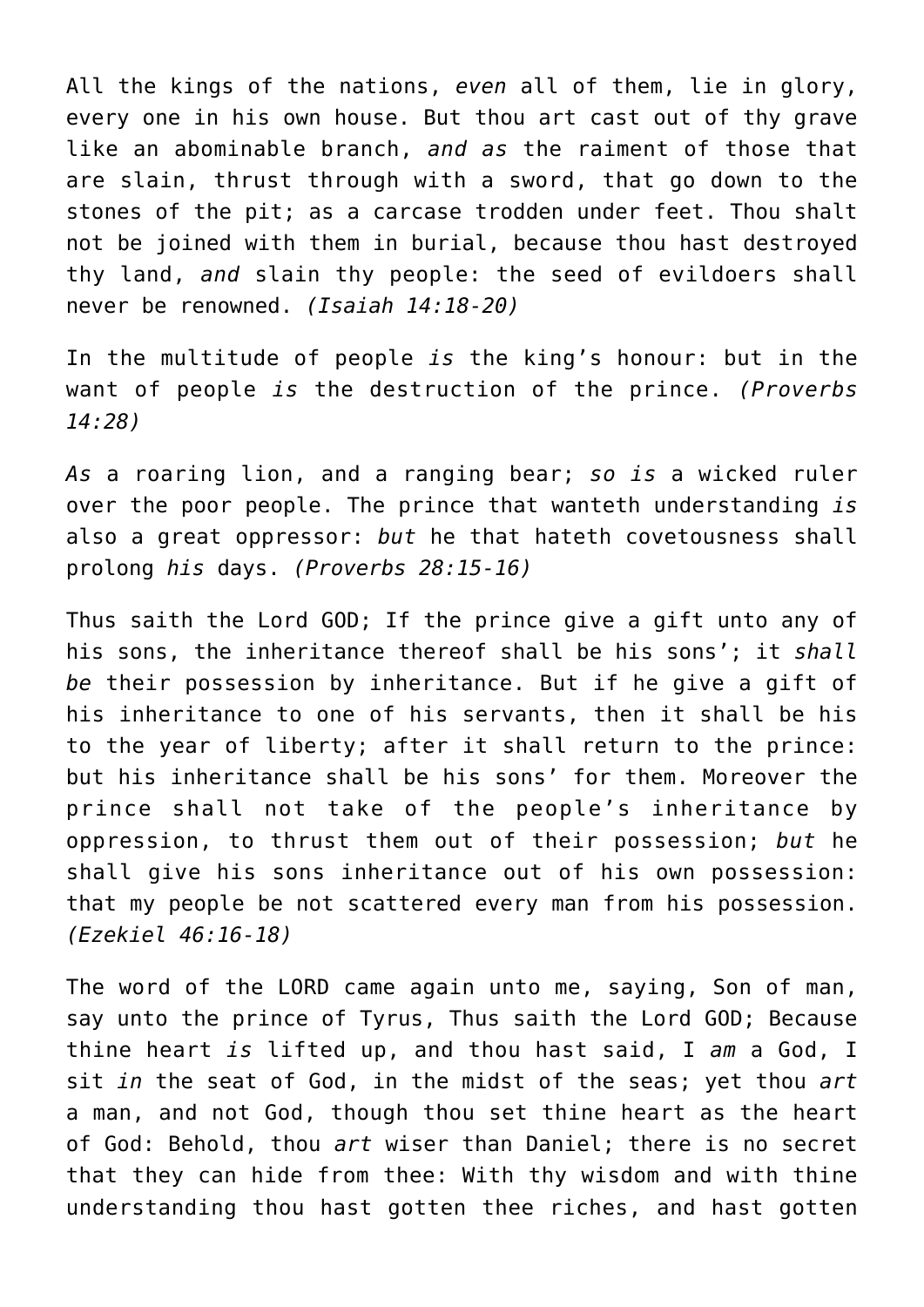gold and silver into thy treasures: By thy great wisdom *and* by thy traffick hast thou increased thy riches, and thine heart is lifted up because of thy riches: Therefore thus saith the Lord GOD; Because thou hast set thine heart as the heart of God; Behold, therefore I will bring strangers upon thee, the terrible of the nations: and they shall draw their swords against the beauty of thy wisdom, and they shall defile thy brightness. *(Ezekiel 28:1-7)*

In the first year of Belshazzar king of Babylon Daniel had a dream and visions of his head upon his bed: then he wrote the dream, *and* told the sum of the matters. Daniel spake and said, I saw in my vision by night, and, behold, the four winds of the heaven strove upon the great sea. And four great beasts came up from the sea, diverse one from another. The first *was* like a lion, and had eagle's wings: I beheld till the wings thereof were plucked, and it was lifted up from the earth, and made stand upon the feet as a man, and a man's heart was given to it. And behold another beast, a second, like to a bear, and it raised up itself on one side, and *it had* three ribs in the mouth of it between the teeth of it: and they said thus unto it, Arise, devour much flesh. After this I beheld, and lo another, like a leopard, which had upon the back of it four wings of a fowl; the beast had also four heads; and dominion was given to it. After this I saw in the night visions, and behold a fourth beast, dreadful and terrible, and strong exceedingly; and it had great iron teeth: it devoured and brake in pieces, and stamped the residue with the feet of it: and it *was* diverse from all the beasts that *were* before it; and it had ten horns. I considered the horns, and, behold, there came up among them another little horn, before whom there were three of the first horns plucked up by the roots: and, behold, in this horn *were* eyes like the eyes of man, and a mouth speaking great things. I beheld till the thrones were cast down, and the Ancient of days did sit, whose garment *was* white as snow, and the hair of his head like the pure wool: his throne *was like* the fiery flame, *and* his wheels *as* burning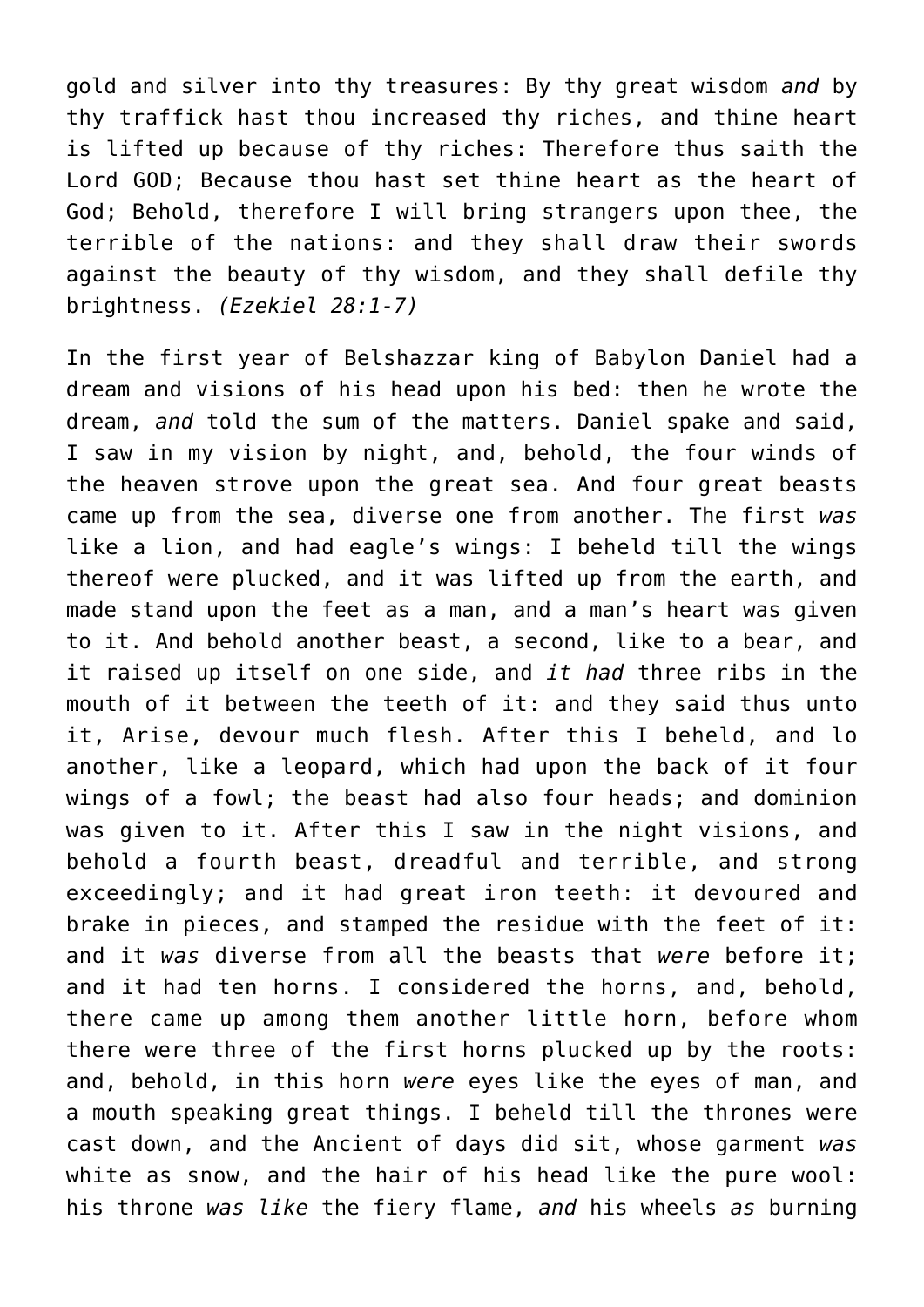fire. *(Daniel 7:1-9)*

And I stood upon the sand of the sea, and saw a beast rise up out of the sea, having seven heads and ten horns, and upon his horns ten crowns, and upon his heads the name of blasphemy. And the beast which I saw was like unto a leopard, and his feet were as *the feet* of a bear, and his mouth as the mouth of a lion: and the dragon gave him his power, and his seat, and great authority. And I saw one of his heads as it were wounded to death; and his deadly wound was healed: and all the world wondered after the beast. And they worshipped the dragon which gave power unto the beast: and they worshipped the beast, saying, Who *is* like unto the beast? who is able to make war with him? And there was given unto him a mouth speaking great things and blasphemies; and power was given unto him to continue forty *and* two months. And he opened his mouth in blasphemy against God, to blaspheme his name, and his tabernacle, and them that dwell in heaven. And it was given unto him to make war with the saints, and to overcome them: and power was given him over all kindreds, and tongues, and nations. And all that dwell upon the earth shall worship him, whose names are not written in the book of life of the Lamb slain from the foundation of the world. If any man have an ear, let him hear. *(Revelation 13:1-9)*

And I beheld another beast coming up out of the earth; and he had two horns like a lamb, and he spake as a dragon. And he exerciseth all the power of the first beast before him, and causeth the earth and them which dwell therein to worship the first beast, whose deadly wound was healed. And he doeth great wonders, so that he maketh fire come down from heaven on the earth in the sight of men, And deceiveth them that dwell on the earth by *the means of* those miracles which he had power to do in the sight of the beast; saying to them that dwell on the earth, that they should make an image to the beast, which had the wound by a sword, and did live. And he had power to give life unto the image of the beast, that the image of the beast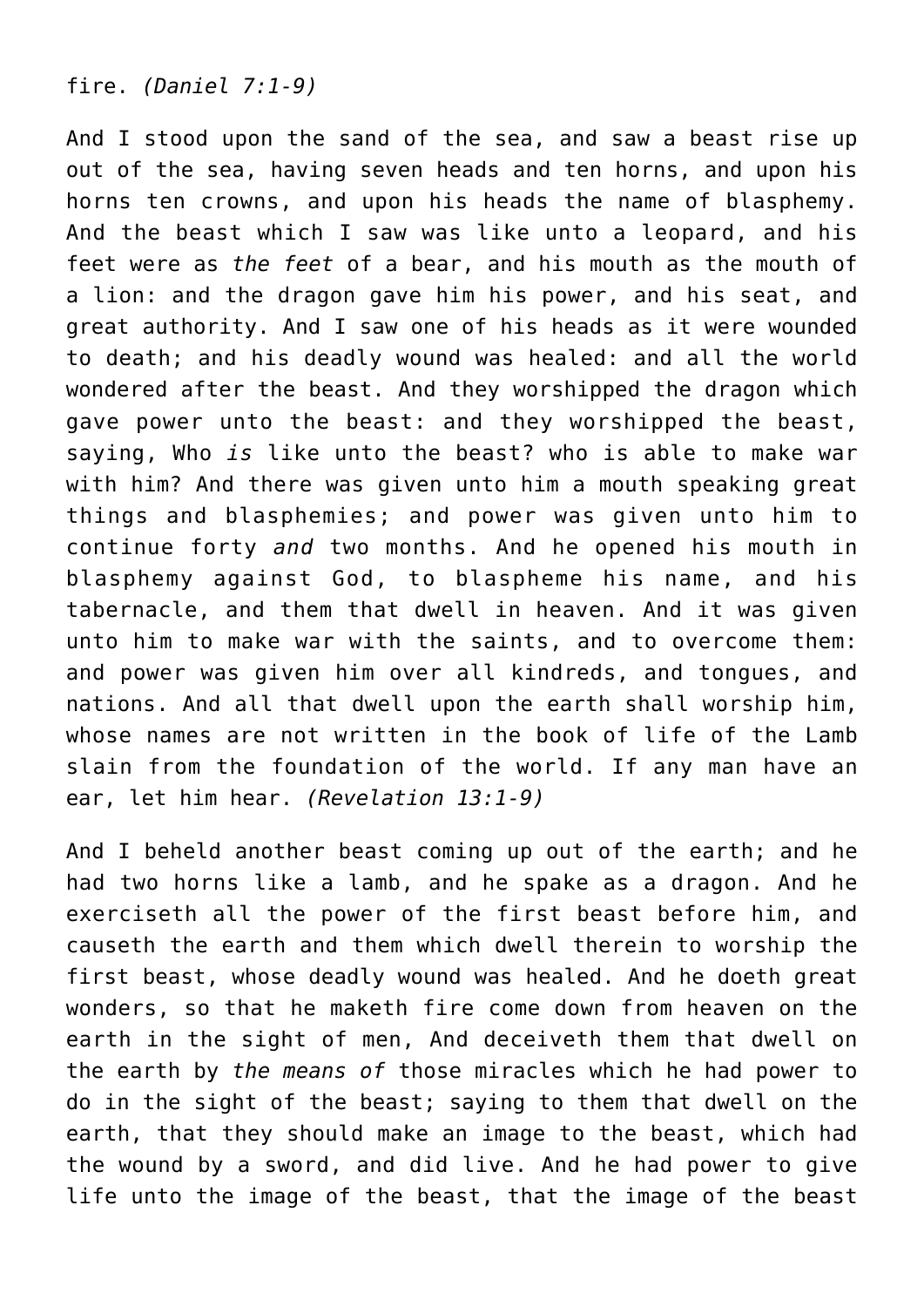should both speak, and cause that as many as would not worship the image of the beast should be killed. And he causeth all, both small and great, rich and poor, free and bond, to receive a mark in their right hand, or in their foreheads: And that no man might buy or sell, save he that had the mark, or the name of the beast, or the number of his name. *(Revelation 13:11-17)*

And there appeared a great wonder in heaven; a woman clothed with the sun, and the moon under her feet, and upon her head a crown of twelve stars: And she being with child cried, travailing in birth, and pained to be delivered. And there appeared another wonder in heaven; and behold a great red dragon, having seven heads and ten horns, and seven crowns upon his heads. And his tail drew the third part of the stars of heaven, and did cast them to the earth: and the dragon stood before the woman which was ready to be delivered, for to devour her child as soon as it was born. And she brought forth a man child, who was to rule all nations with a rod of iron: and her child was caught up unto God, and *to* his throne. *(Revelation 12:1-5)*

Ask of me, and I shall give *thee* the heathen *for* thine inheritance, and the uttermost parts of the earth *for* thy possession. Thou shalt break them with a rod of iron; thou shalt dash them in pieces like a potter's vessel. Be wise now therefore, O ye kings: be instructed, ye judges of the earth. Serve the LORD with fear, and rejoice with trembling. Kiss the Son, lest he be angry, and ye perish *from* the way, when his wrath is kindled but a little. Blessed *are* all they that put their trust in him. *(Psalms 2:8-12)*

And I saw heaven opened, and behold a white horse; and he that sat upon him *was* called Faithful and True, and in righteousness he doth judge and make war. His eyes *were* as a flame of fire, and on his head *were* many crowns; and he had a name written, that no man knew, but he himself. And he *was* clothed with a vesture dipped in blood: and his name is called The Word of God. And the armies *which were* in heaven followed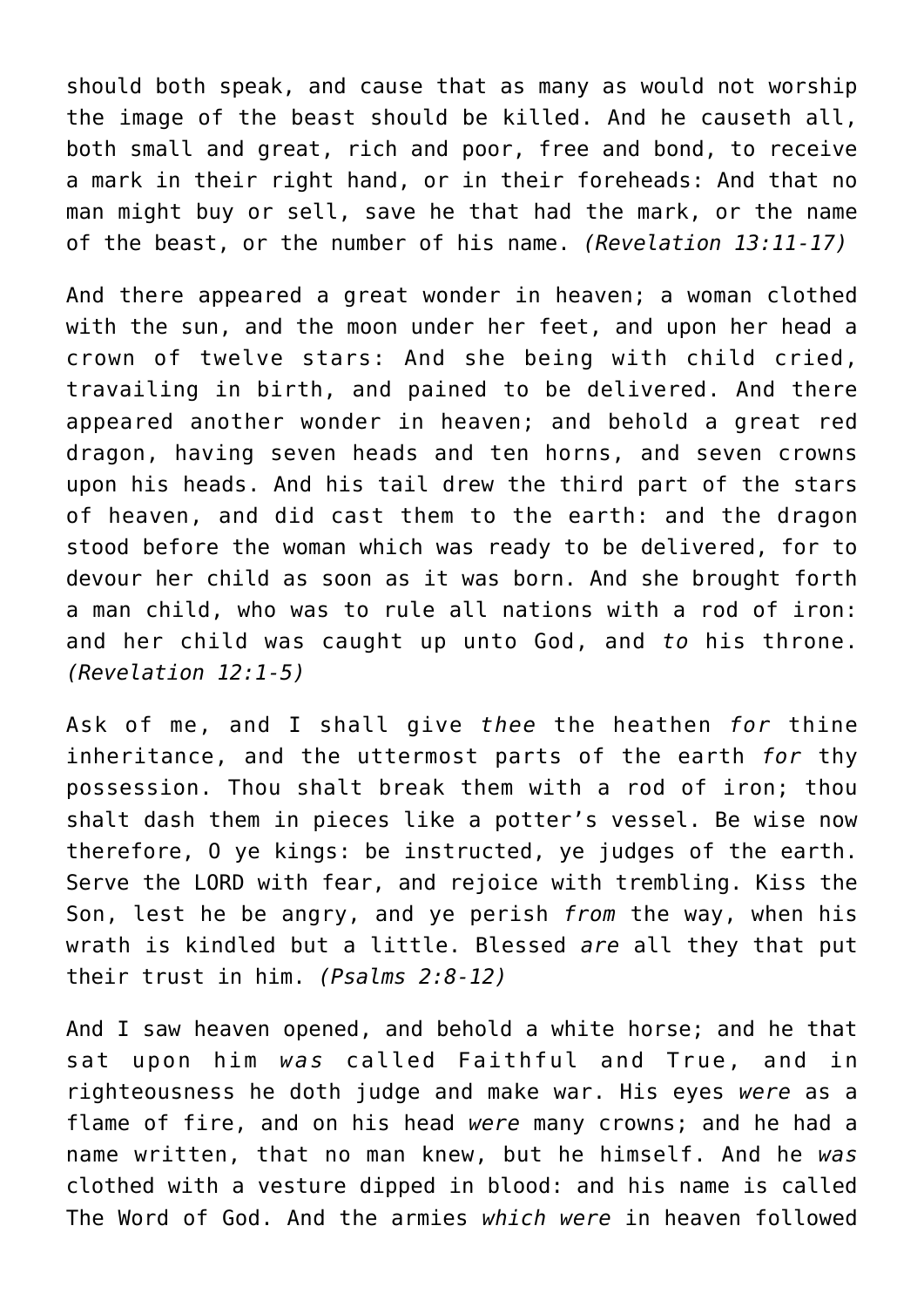him upon white horses, clothed in fine linen, white and clean. And out of his mouth goeth a sharp sword, that with it he should smite the nations: and he shall rule them with a rod of iron: and he treadeth the winepress of the fierceness and wrath of Almighty God. And he hath on *his* vesture and on his thigh a name written, KING OF KINGS, AND LORD OF LORDS. *(Revelation 19:11-16)*

And he that overcometh, and keepeth my works unto the end, to him will I give power over the nations: And he shall rule them with a rod of iron; as the vessels of a potter shall they be broken to shivers: even as I received of my Father. And I will give him the morning star. *(Revelation 2:26-28)*

And I saw thrones, and they sat upon them, and judgment was given unto them: and *I saw* the souls of them that were beheaded for the witness of Jesus, and for the word of God, and which had not worshipped the beast, neither his image, neither had received *his* mark upon their foreheads, or in their hands; and they lived and reigned with Christ a thousand years. But the rest of the dead lived not again until the thousand years were finished. This *is* the first resurrection. Blessed and holy *is* he that hath part in the first resurrection: on such the second death hath no power, but they shall be priests of God and of Christ, and shall reign with him a thousand years. And when the thousand years are expired, Satan shall be loosed out of his prison, And shall go out to deceive the nations which are in the four quarters of the earth, Gog and Magog, to gather them together to battle: the number of whom *is* as the sand of the sea. And they went up on the breadth of the earth, and compassed the camp of the saints about, and the beloved city: and fire came down from God out of heaven, and devoured them. And the devil that deceived them was cast into the lake of fire and brimstone, where the beast and the false prophet *are,* and shall be tormented day and night for ever and ever. *(Revelation 20:4-10)*

But Festus, willing to do the Jews a pleasure, answered Paul,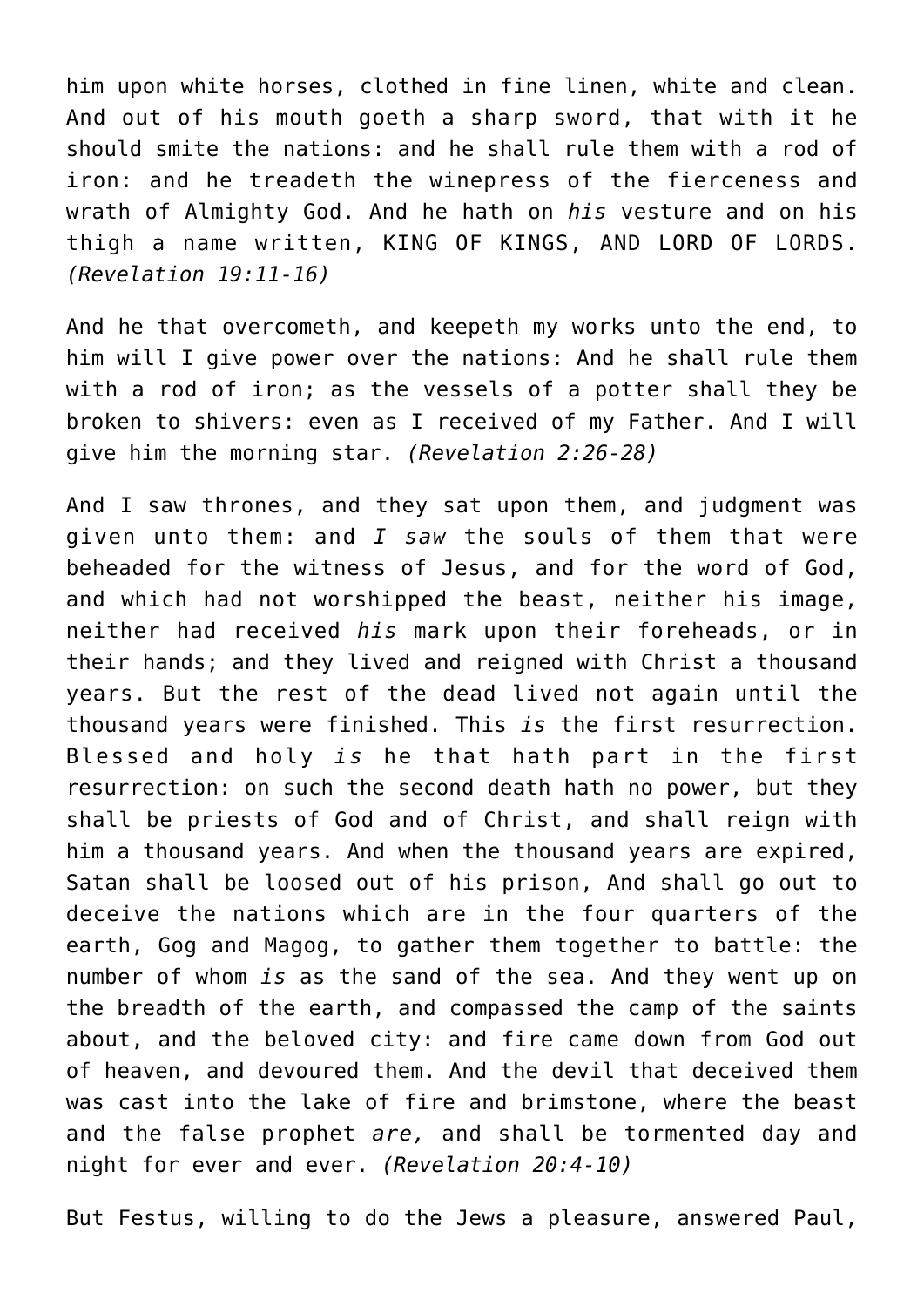and said, Wilt thou go up to Jerusalem, and there be judged of these things before me? Then said Paul, I stand at Caesar's judgment seat, where I ought to be judged: to the Jews have I done no wrong, as thou very well knowest. For if I be an offender, or have committed any thing worthy of death, I refuse not to die: but if there be none of these things whereof these accuse me, no man may deliver me unto them. I appeal unto Caesar. *(Acts 25:9-11)*

And when it was day, the magistrates sent the serjeants, saying, Let those men go. And the keeper of the prison told this saying to Paul, The magistrates have sent to let you go: now therefore depart, and go in peace. But Paul said unto them, They have beaten us openly uncondemned, being Romans, and have cast *us* into prison; and now do they thrust us out privily? nay verily; but let them come themselves and fetch us out. And the serjeants told these words unto the magistrates: and they feared, when they heard that they were Romans. And they came and besought them, and brought *them* out, and desired *them* to depart out of the city. *(Acts 16:35-39)*

And as they bound him with thongs, Paul said unto the centurion that stood by, Is it lawful for you to scourge a man that is a Roman, and uncondemned? *(Acts 22:25)*

Put them in mind to be subject to principalities and powers, to obey magistrates, to be ready to every good work, To speak evil of no man, to be no brawlers, *but* gentle, shewing all meekness unto all men. *(Titus 3:1-2)*

I exhort therefore, that, first of all, supplications, prayers, intercessions, and giving of thanks, be made for all men; For kings, and for all that are in authority; that we may lead a quiet and peaceable life in all godliness and honesty. For this is good and acceptable in the sight of God our Saviour; Who will have all men to be saved, and to come unto the knowledge of the truth. *(I Timothy 2:1-4)*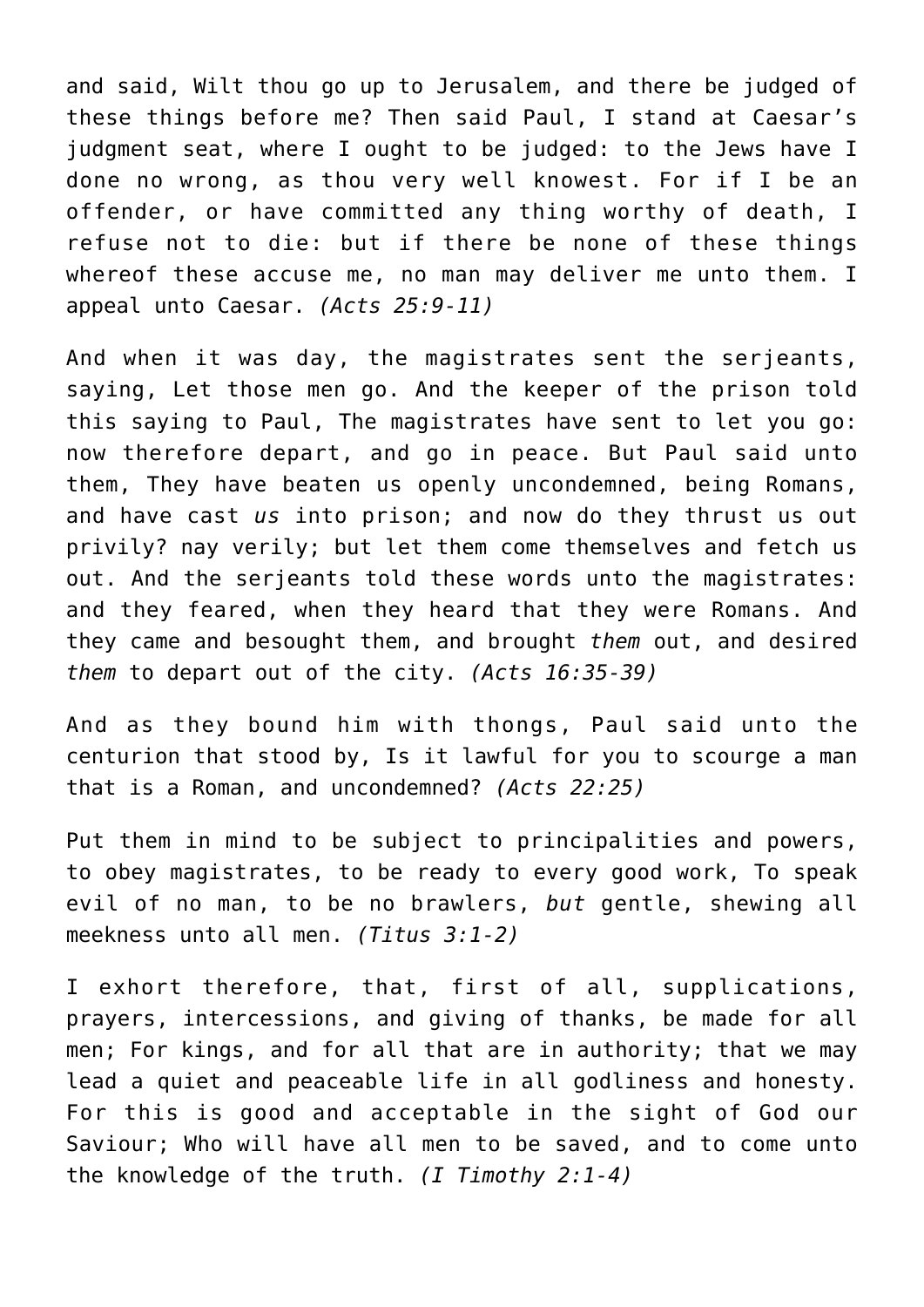Then went the Pharisees, and took counsel how they might entangle him in *his* talk. And they sent out unto him their disciples with the Herodians, saying, Master, we know that thou art true, and teachest the way of God in truth, neither carest thou for any *man:* for thou regardest not the person of men. Tell us therefore, What thinkest thou? Is it lawful to give tribute unto Caesar, or not? But Jesus perceived their wickedness, and said, Why tempt ye me, *ye* hypocrites? Shew me the tribute money. And they brought unto him a penny. And he saith unto them, Whose *is* this image and superscription? They say unto him, Caesar's. Then saith he unto them, Render therefore unto Caesar the things which are Caesar's; and unto God the things that are God's. *(Matthew 22:15-21)*

And when they were come to Capernaum, they that received tribute *money* came to Peter, and said, Doth not your master pay tribute? He saith, Yes. And when he was come into the house, Jesus prevented him, saying, What thinkest thou, Simon? of whom do the kings of the earth take custom or tribute? of their own children, or of strangers? Peter saith unto him, Of strangers. Jesus saith unto him, Then are the children free. Notwithstanding, lest we should offend them, go thou to the sea, and cast an hook, and take up the fish that first cometh up; and when thou hast opened his mouth, thou shalt find a piece of money: that take, and give unto them for me and thee. *(Matthew 17:24-27)*

But and if ye suffer for righteousness' sake, happy *are ye:* and be not afraid of their terror, neither be troubled; But sanctify the Lord God in your hearts: and *be* ready always to *give* an answer to every man that asketh you a reason of the hope that is in you with meekness and fear: Having a good conscience; that, whereas they speak evil of you, as of evildoers, they may be ashamed that falsely accuse your good conversation in Christ. For *it is* better, if the will of God be so, that ye suffer for well doing, than for evil doing. *(I Peter 3:14-17)*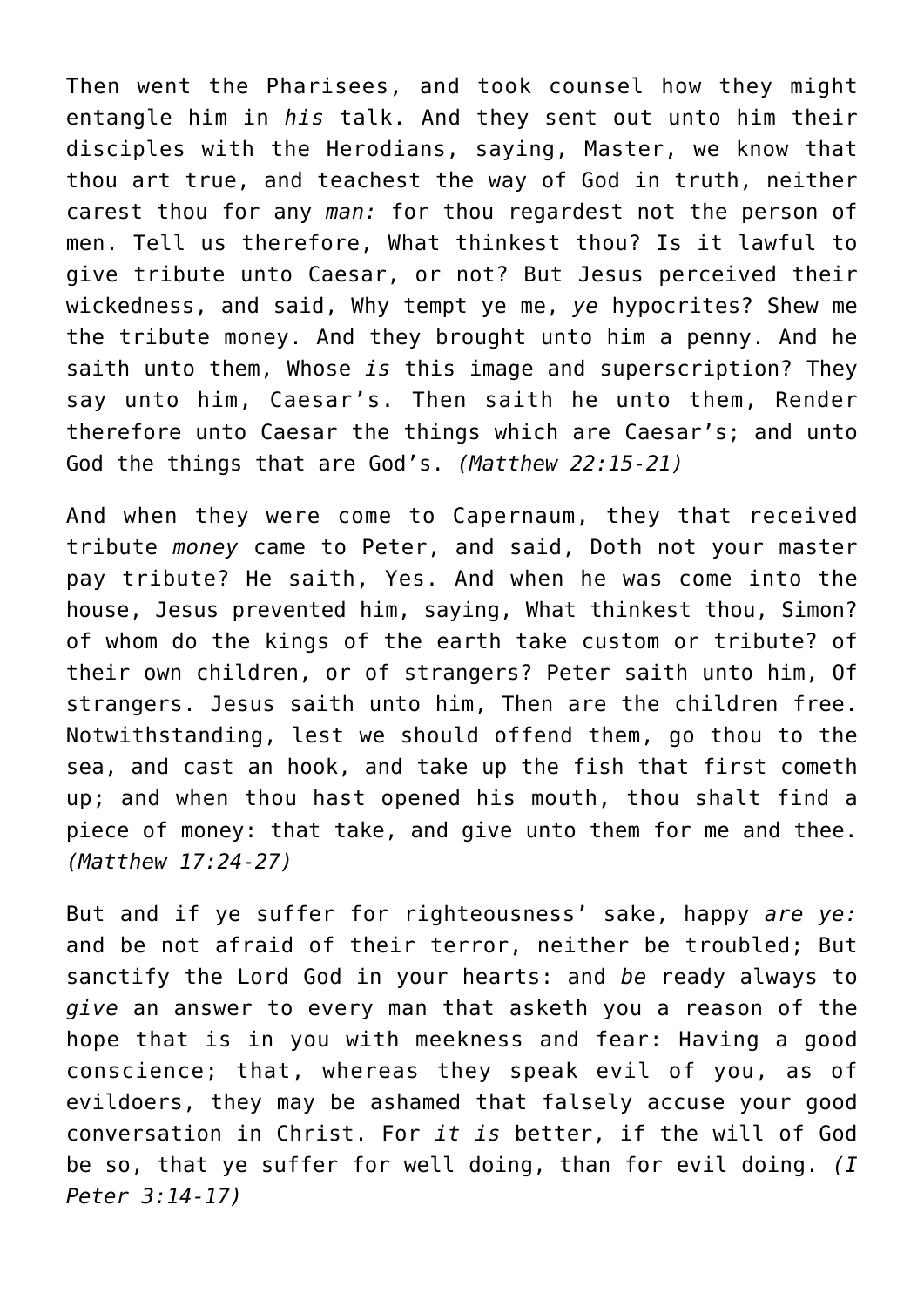Let every soul be subject unto the higher powers. For there is no power but of God: the powers that be are ordained of God. Whosoever therefore resisteth the power, resisteth the ordinance of God: and they that resist shall receive to themselves damnation. For rulers are not a terror to good works, but to the evil. Wilt thou then not be afraid of the power? do that which is good, and thou shalt have praise of the same: For he is the minister of God to thee for good. But if thou do that which is evil, be afraid; for he beareth not the sword in vain: for he is the minister of God, a revenger to execute wrath upon him that doeth evil. Wherefore ye must needs be subject, not only for wrath, but also for conscience sake. For for this cause pay ye tribute also: for they are God's ministers, attending continually upon this very thing. Render therefore to all their dues: tribute to whom tribute is due; custom to whom custom; fear to whom fear; honour to whom honour. *(Romans 13:1-7)*

Nebuchadnezzar spake and said unto them, *Is it* true, O Shadrach, Meshach, and Abednego, do not ye serve my gods, nor worship the golden image which I have set up? Now if ye be ready that at what time ye hear the sound of the cornet, flute, harp, sackbut, psaltery, and dulcimer, and all kinds of musick, ye fall down and worship the image which I have made; *well:* but if ye worship not, ye shall be cast the same hour into the midst of a burning fiery furnace; and who *is* that God that shall deliver you out of my hands? Shadrach, Meshach, and Abednego, answered and said to the king, O Nebuchadnezzar, we *are* not careful to answer thee in this matter. If it be *so,* our God whom we serve is able to deliver *us* from the burning fiery furnace, and he will deliver us out of thine hand, O king. But if not, be it known unto thee, O king, that we will not serve thy gods, nor worship the golden image which thou hast set up. *(Daniel 3:14-18)*

And the king of Egypt spake to the Hebrew midwives, of which the name of the one *was* Shiphrah, and the name of the other